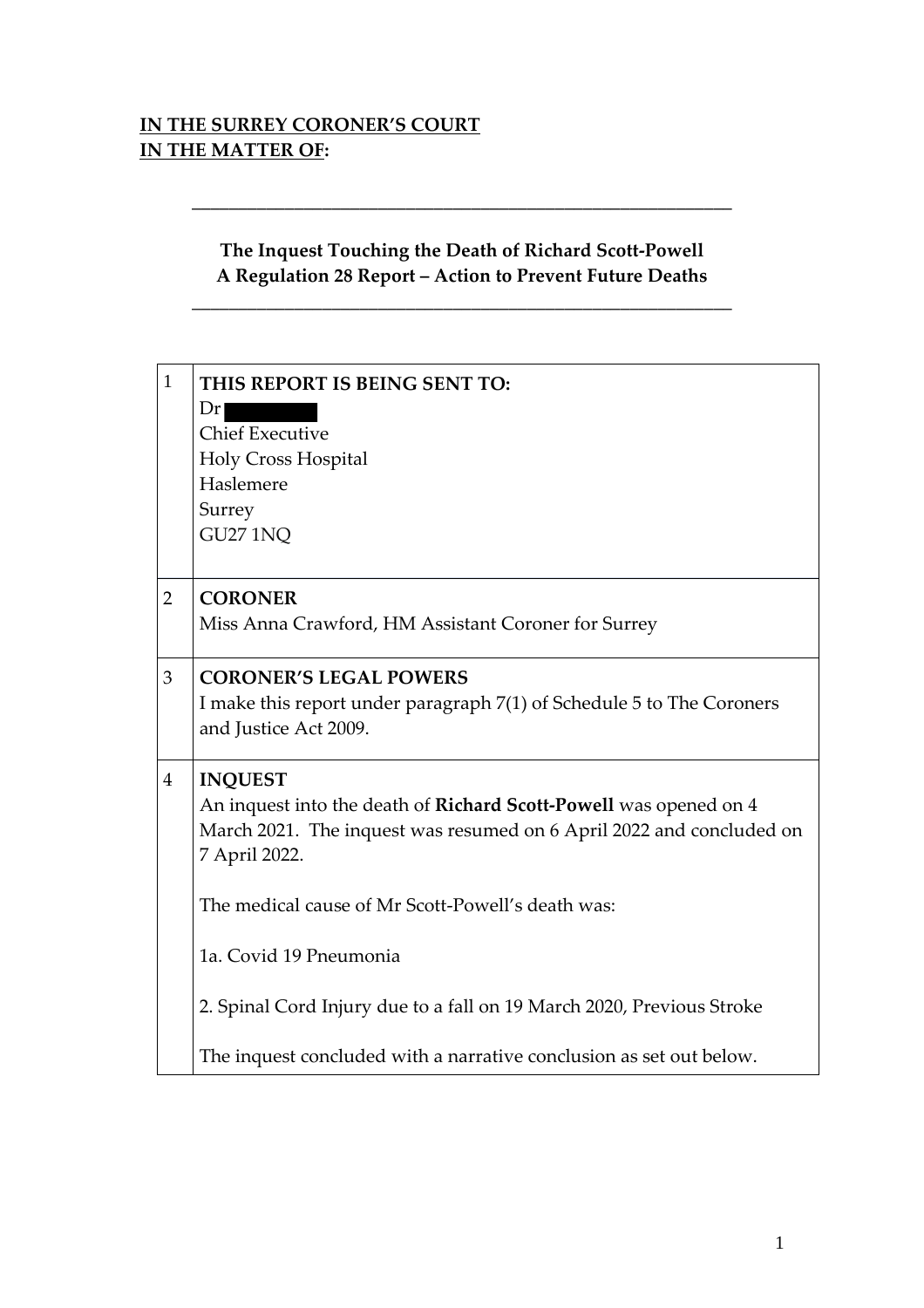| 5 | <b>CIRCUMSTANCES OF THE DEATH</b>                                                                                                                                                                                     |
|---|-----------------------------------------------------------------------------------------------------------------------------------------------------------------------------------------------------------------------|
|   | The inquest concluded with a narrative conclusion as follows:                                                                                                                                                         |
|   | Mr Scott-Powell was 61 years old and had a past medical history which                                                                                                                                                 |
|   | included a previous stroke.                                                                                                                                                                                           |
|   | On 19 March 2020 he suffered a fall at his home address. It has not been<br>possible to establish how the fall occurred.                                                                                              |
|   | As a result of the fall Mr Scott-Powell sustained a spinal cord injury, as a<br>result of which he was tetraplegic.                                                                                                   |
|   | He was treated initially at East Surrey Hospital where he underwent a<br>tracheostomy and was cared for on a ventilator in the Intensive Care Unit.                                                                   |
|   | On 18 July 2020 he was transferred to the Lane Fox Unit in London where<br>his tracheostomy was converted to a mini-tracheostomy and he was<br>weaned from the ventilator.                                            |
|   | On 4 January 2021 Mr Scott-Powell was admitted to the Holy Cross<br>Hospital in Haslemere, Surrey for nursing care and long-term<br>neurorehabilitation.                                                              |
|   | On 6 January 2021, he was noted to have developed a temperature and on<br>7 January 2021 he had a negative COVID-19 test before testing positive for                                                                  |
|   | COVID-19 on 11 January 2021. It has not been possible to establish when<br>or how Mr Scott-Powell contracted COVID-19.                                                                                                |
|   | Mr Scott-Powell died at the Holy Cross Hospital in Haslemere on 18<br>January 2021.                                                                                                                                   |
|   | His death was caused by COVID-19 Pneumonia and contributed to by his<br>pre-existing spinal cord injury and his previous stroke. The spinal cord<br>injury and the stroke contributed to his death by making him more |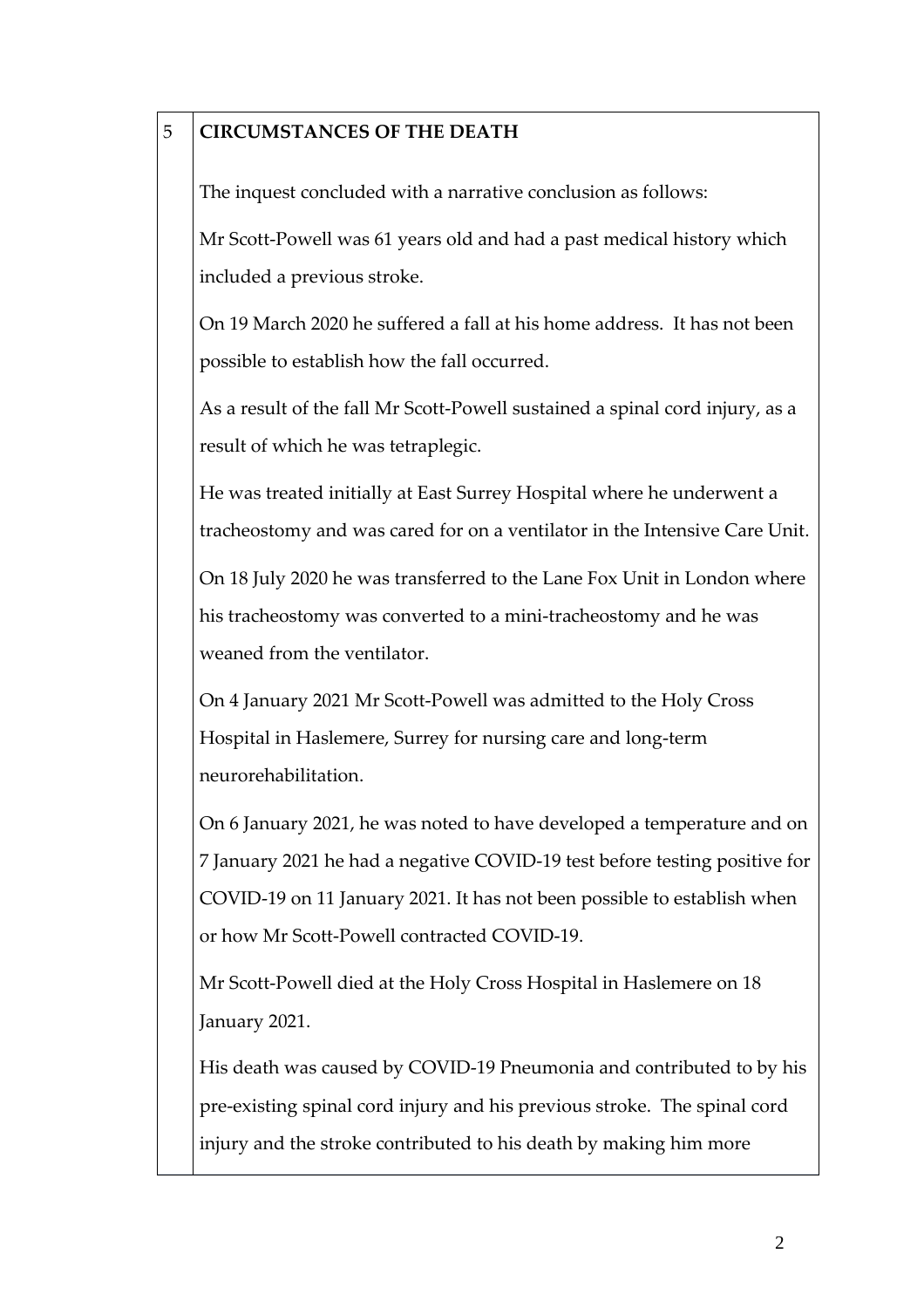susceptible to developing COVID-19 pneumonia and compromising his ability to recover thereafter.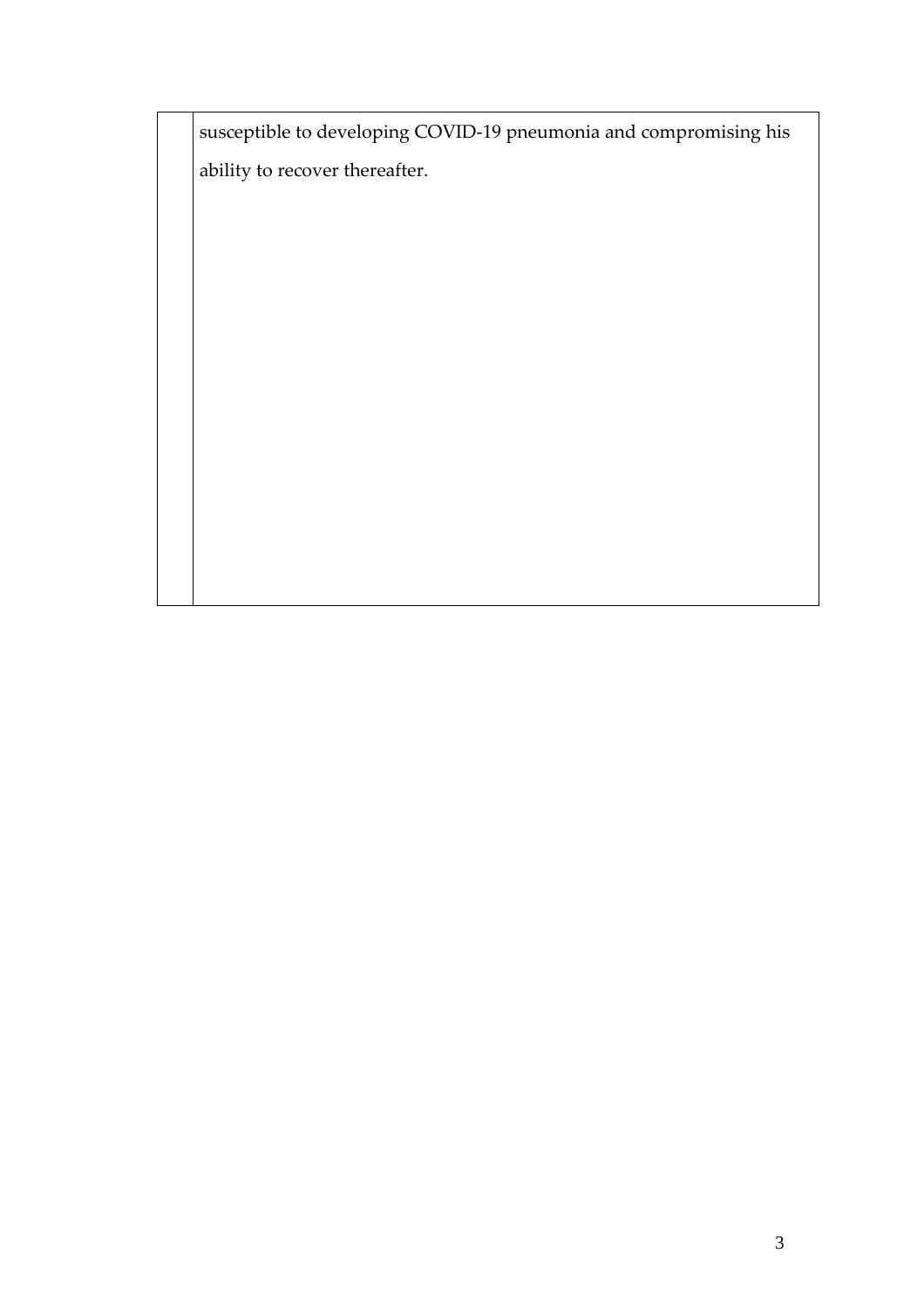### 6 **CORONER'S CONCERNS**

The court heard evidence that following Mr Scott-Powell's positive COVID-19 test on 11 January 2021 a NEWS2 Observation Chart was commenced on 13 January 2021. On that day he initially had a NEWS2 score of 10 and subsequently a NEWS2 score of 5. There is no clear evidence in the hospital records to show that these scores prompted an increased level of frequency of observations or that they were escalated, whether that be to Mr Scott-Powell's GP or otherwise.

Thereafter, there are no further NEWS2 charts in Mr Scott-Powell's records, albeit some of his vital signs are recorded in the daily notes. On a number of occasions, the notes only record that 'vital signs are okay' without specifying what the vital signs actually were. In respect of some of the vital signs that were recorded, Dr  $\blacksquare$ , a GP at Grayshott Surgery which is the GP Surgery for patients at Holy Cross Hospital, gave evidence that some of them fell outside normal or expected parameters. Again, there is no evidence in the notes to show that these observations were escalated prior to Mr Scott-Powell's death.

Given Mr Scott-Powell's pre-existing conditions and vulnerabilities the Court was not persuaded, on the balance of probabilities, that any escalation would have resulted in treatment, which would have materially improved Mr Scott-Powell's clinical progress.

#### The **MATTER OF CONCERN** is:

1. There is no recorded escalation of Mr Scott-Powell's NEWS2 scores on 13 January 2021;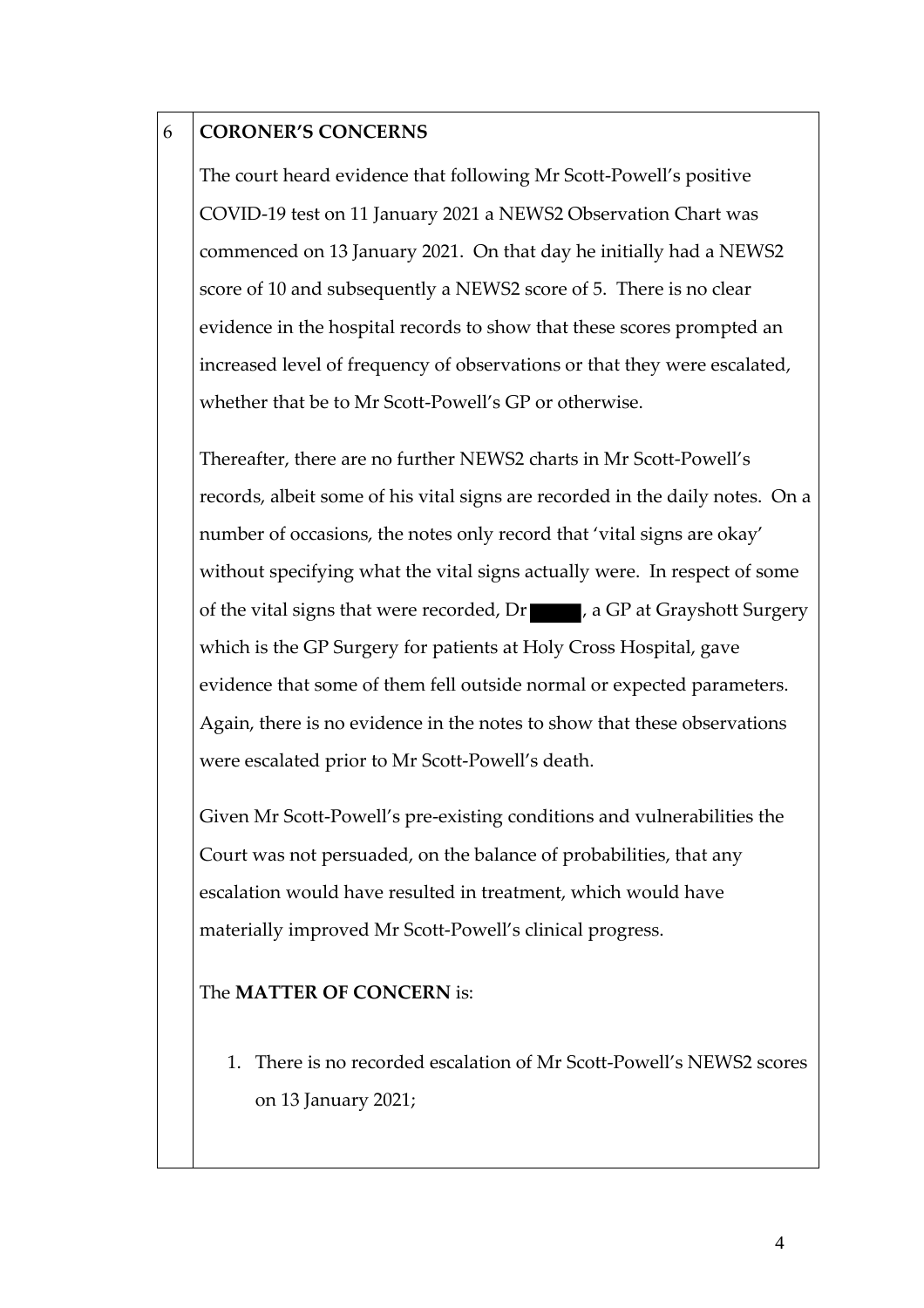| 2. During the period from 14 January 2021 onwards, only some of his  |
|----------------------------------------------------------------------|
| vital signs are recorded, some of which fall outside normal          |
| parameters. There is no recorded escalation of these observations in |
| the record.                                                          |

3. During the period from 14 January 2021 onwards, a number of entries record that his vital signs were okay without detailing the actual outcome of those observations. The Coroner is concerned this may not be a safe practice in that it makes it difficult for the clinical team to track progress and identify any trends.

Dr **Example 20**, a Consultant in Rehabilitation Medicine at Holy Cross Hospital and Dr , GP, both attended Court to give evidence and whilst they did their best to assist the Court on these matters, it remains unclear to the Court as to whether there are sufficient and appropriate policies are in place, which are well understood by the staff, in relation to the taking, recording and escalation of vital observations at Holy Cross Hospital.

Accordingly, the Coroner considers that a review of these matters should be carried out to identify whether additional policies/procedures and or/training is required.

## 7 **ACTION SHOULD BE TAKEN**

In my opinion action should be taken to prevent future deaths and I believe that the people listed in paragraph one above have the power to take such action.